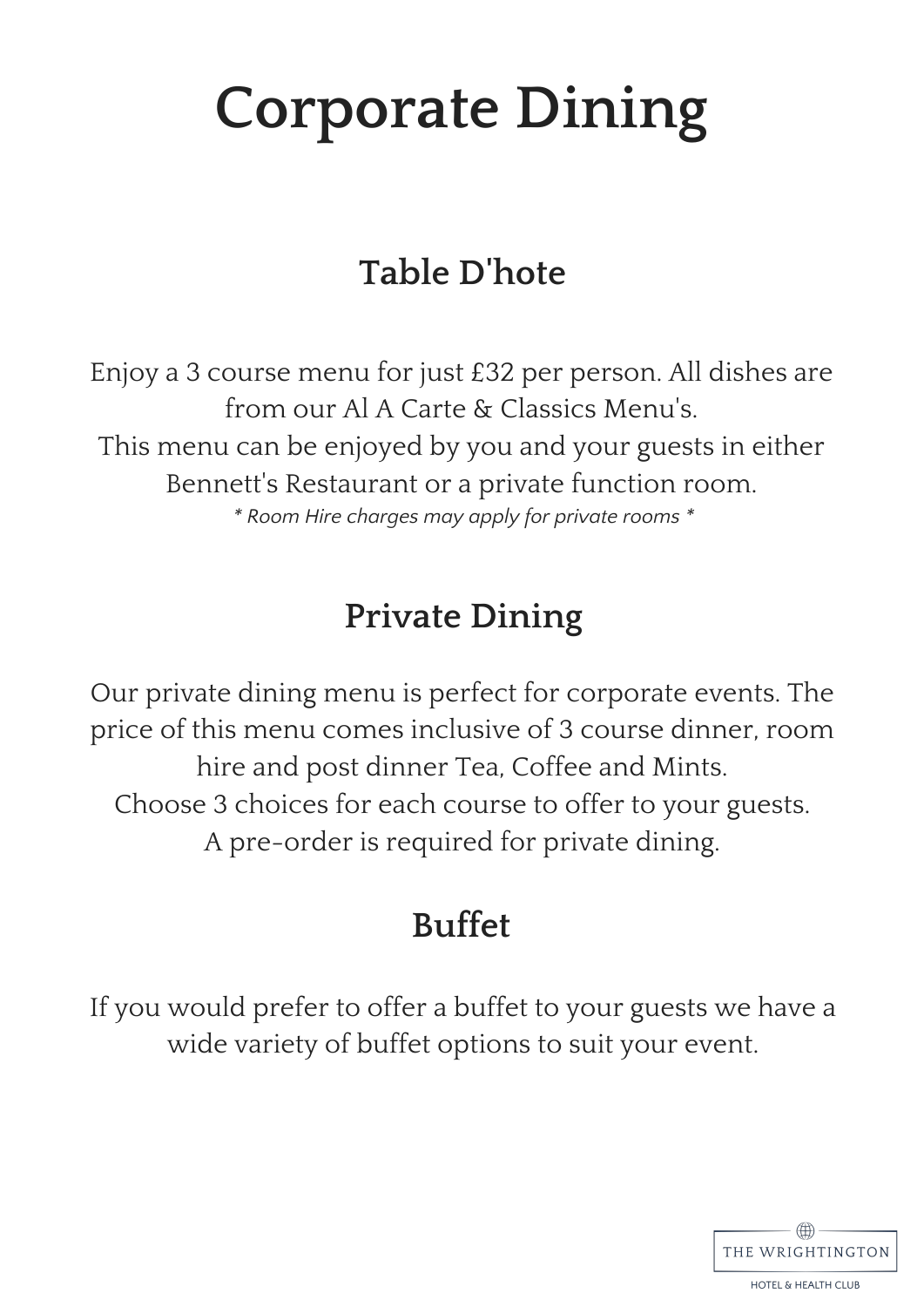### **Chef' s Table D'hote Dinner Menu Sample Menu**

#### **£30 per person**

Homemade Soup of the Day served with Ciabatta Bread

Ripe Seasonal Melon served with Winter Fruits and Blackcurrant Sorbet

Loch Fyne Scottish Smoked Salmon with Toasted Pikelets, Herb Crème Fraiche, Cucumber Pickle and Lemon

Smooth Chicken Liver Pate with Pickled Apple Relish, Dressed Salad Leaves served with Rosemary Brioche Toast

Grilled Bury Black Pudding presented on Toasted Muffin, Crispy Pancetta, Poached Egg and Hollandaise Sauce

\* \* \* \* \*

Baked Breast of Chicken with a Serrano Ham and Manchego Cheese filling, Chorizo and Sage Crumb, Smoked Garlic Reduction and Parmentier Potatoes

Pan-fried Sea Bass with Sweet Chilli Noodles, Stir Fried 'Greens', Shrimp and Fennel Herb Dressing

Pan Seared Calves Liver served over Creamed Potato with Onion Gravy

Roast Vegetable Risotto with Parmesan Shavings and Pesto

Baked Salmon with Crushed Local Potatoes, Spiced Shrimp and Sweetcorn Fritter and Leek Beurre Blanc

8oz Aberdeen Angus Fillet Steak with Traditional Grill Garnish and Homemade Chips (£9.95 supplement)

\* \* \* \* \*

Baked Chocolate Cheesecake served with Tia Maria Marinated Strawberries and White Chocolate Sauce

Selection of Dairy Ice Creams and Sorbet

Sticky Toffee Pudding with Vanilla Ice Cream and Toffee Sauce

Honey and Vanilla Poached Pineapple finished with Mango Sorbet and Seasonal Fruit Skewers

Vanilla Crème Brulee served with Mulled Berries and Shortbread Biscuits

Selection of Cheeses with Savoury Biscuits, Fruit and our own Chutney

 $\oplus$ THE WRIGHTINGTON

**HOTEL & HEALTH CLUB**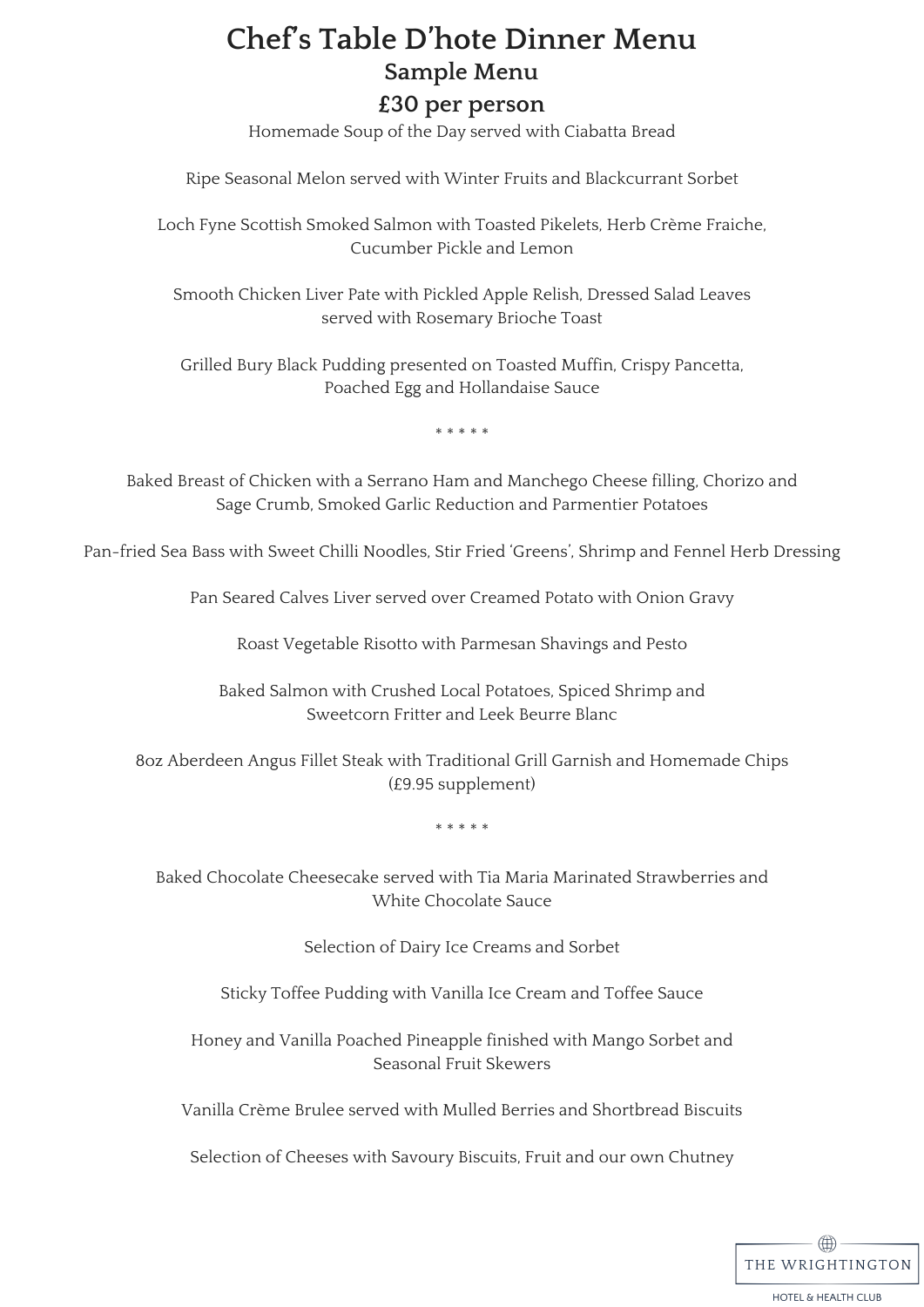### **Private Dining £39.50 per person**

#### **Starters & Homemade Soups**

Roast Plum Tomato, Red Pepper & Basil Veloute of Butternut Squash and Sweet Potato Creamed Leek Potato and Chive Soup Cream of Mushroom Tarragon and Madeira Asparagus and Fresh Herbs *All soups served with fresh roll & butter*

Galia Melon Slices Served with a Berry Salad and Vanilla Syrup

Smooth Chicken Liver and Fois Gras Parfait Sweet Onion Chutney and Toasted Brioche

Warm Smoked Haddock & Leek Fishcake Watercress Salad and Lemon Dressing

Tasty Lancashire and Spring Onion Tart Tomato Relish

Duo of Salmon Smoked and Oak Salmon with Caviar Crème Fraiche Endives and Fresh Lemon

Ham Hock Terrine With Pineapple Pickle and Sour Dough Croutes

#### **Main Courses**

Classic Roast Sirloin of Beef Presented with Yorkshire pudding, Roast Gravy and Horseradish Sauce

Butter Roasted Goosnargh Turkey Served with Traditional Accompaniments and Cranberry Scented Gravy

> Roast Loin of Pork Bubble and Squeak, Cider Apple Reduction

Shank of Lamb Potato Rosti, Braised Red Cabbage and Thyme Jus

Chargrilled Chicken Breast Fondant Potato, Wild Mushroom and Pancetta Fricassee

Pan Fried Duck Breast Dauphinoise Potato, Green Peppercorn Sauce

Supreme of Local Chicken wrapped in Bacon Sweet Potato Mash and herbs, Rich Madeira Sauce

All main courses served with Roast Potatoes Cauliflower Cheese and Glazed Carrots



**HOTEL & HEALTH CLUB**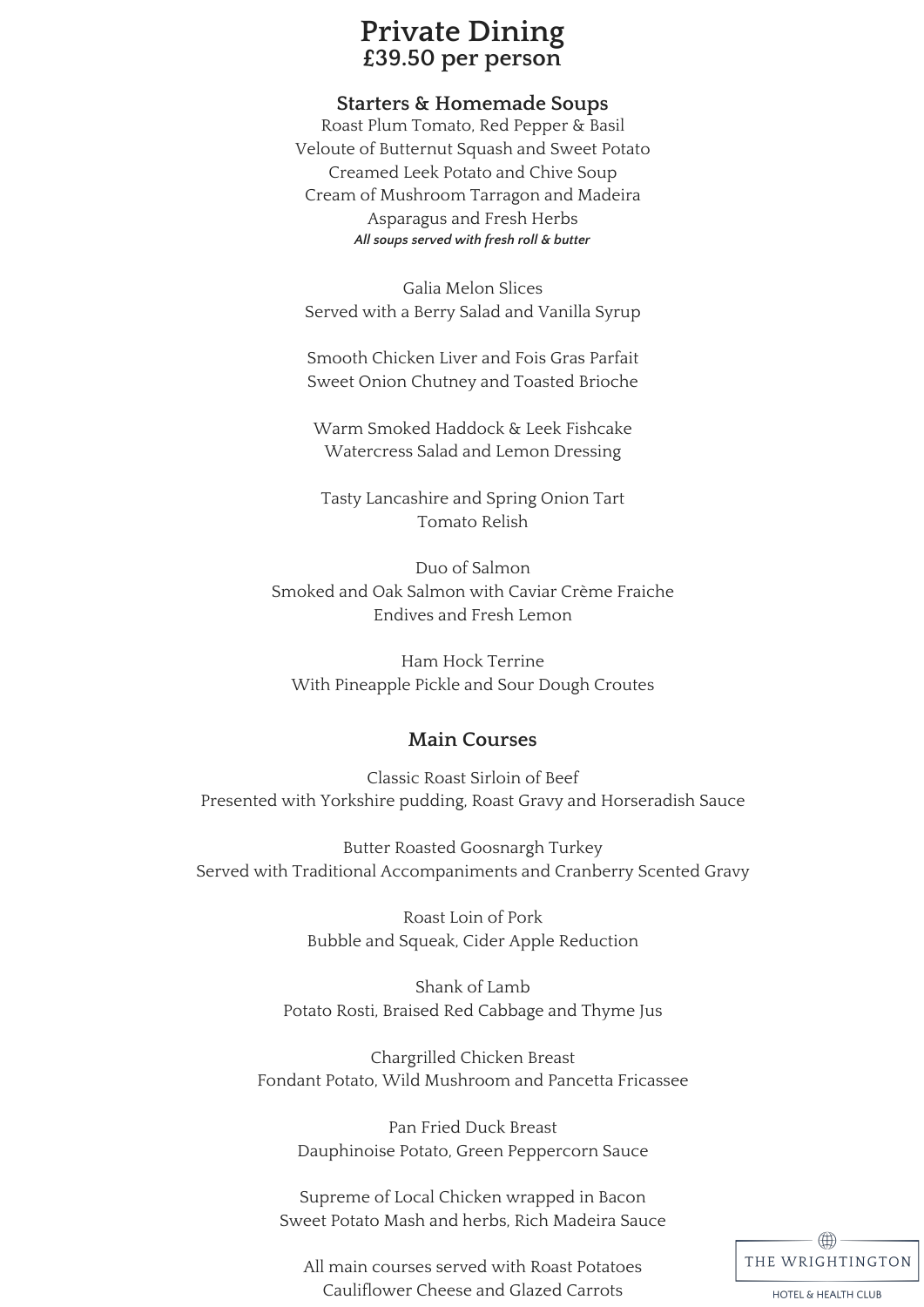#### **Fish Dishes**

Natural Smoked Haddock With Mash and Peas, Soft Poached Egg, Mild Mustard Cream

Fillet of Salmon Crushed New Potatoes, Spinach and Hollandaise Sauce

Grilled Seabass With a Potato and Red Fennel Rosti, Braised Leeks, Tarragon

> Lemon Sole Fillets Buttered Spinach and a Dill Cream Sauce

#### **Vegetarian Dishes**

Baked Crottin of Goats Cheese Roasted Vegetables and a Tomato Dressing

Butternut Squash, Chick Pea and Red Onion Risotto

Open Lasagne of Asparagus Wild Mushrooms Artichokes and Parmesan Crust

#### **Desserts**

Sticky Toffee Pudding Served with a rich Butterscotch Sauce & Vanilla Ice Cream

> Baked Vanilla Cheesecake Rich Berry Compote

Glazed Lemon Tart With Raspberry Sorbet

Dark Chocolate Truffle Delice Red Fruit Coulis Honey Comb Dust

Buttermilk Panna Cotta Poached Strawberries and Shortbread

> Caramel Apple Crumble Vanilla Custard

Milk Chocolate Sponge Pudding White Chocolate Sauce

Assiette of Desserts Choose 3 options from the selection above supplement of £3.50pp

> Selection of Farmhouse Cheeses Presented with Celery, Grapes and Savoury Biscuits

> > $\bigoplus$ THE WRIGHTINGTON

> > > **HOTEL & HEALTH CLUB**

**Tea, Coffee & Mints**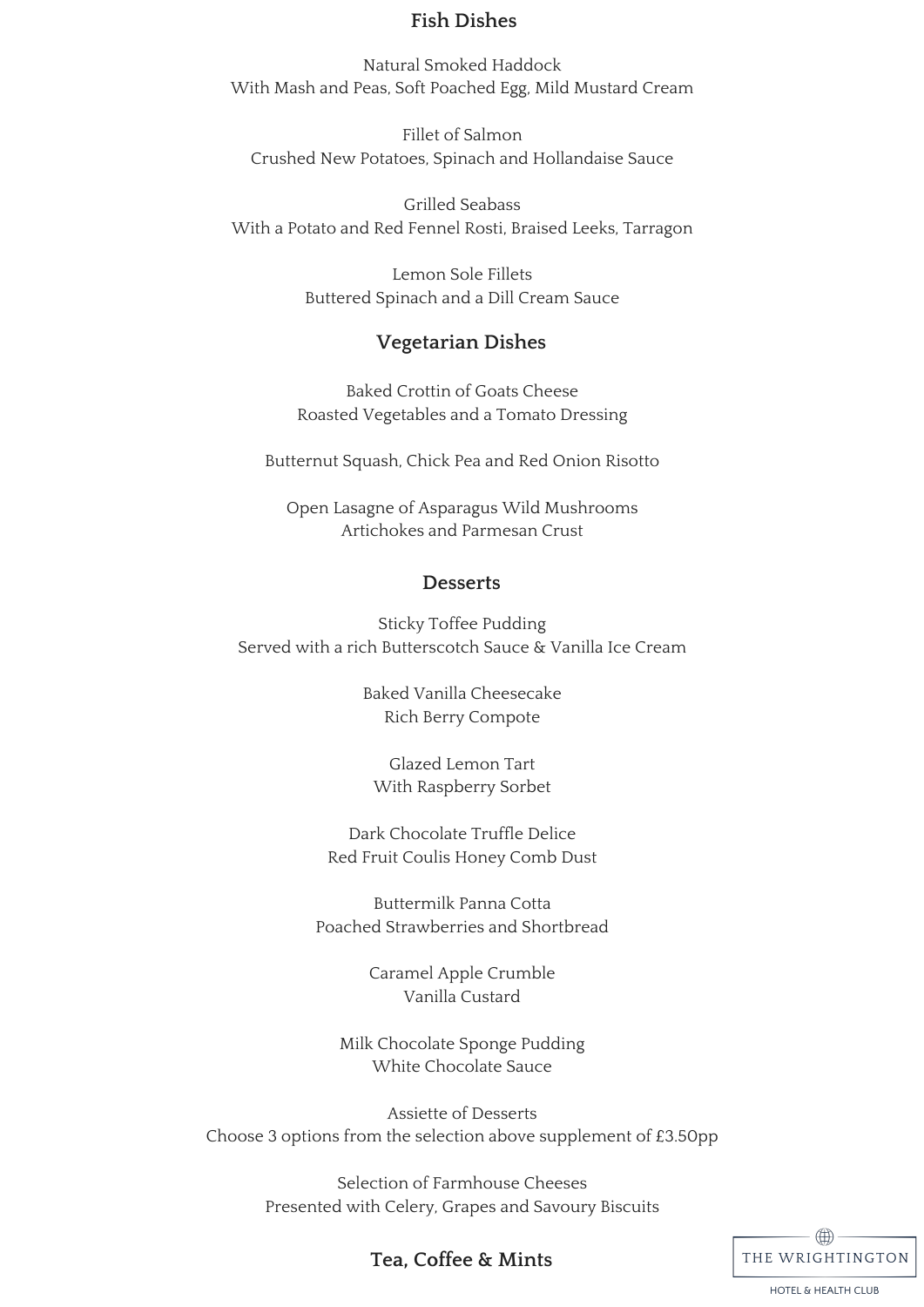### **Buffet**

### **Finger Supper Buffet**

Lemon Pepper & Chinese Chicken Kebabs Duck Spring Rolls Vegetable Tempura (v) Mini Meat Pies Assorted Filled Sandwiches Seasoned Salt & Cracked Black Pepper Chips (v) Mixed Salad (v)

#### **£17.95**

#### **Enhance your Finger Buffet with the following:**

Sweet Chilli or Cajun Spiced Chicken Thighs Warm Cumberland Sausage Rolls with Onion and Mustard Breaded Brie Wedges with Cranberry Dipping Sauce (v) Vegetable Spring Rolls with a Sweet Chilli Sauce (v) Cajun Buttered Corn Cobs Goats Cheese & Tomato Brushetta Garlic & Herb Ciabatta (v)

#### **£2.50 per item**

#### **Two Course Carvery Buffet**

Roast Sirloin of Local Aged Beef Honey Glazed Wiltshire Ham Tempura Vegetables served with a Sweet & Sour Sauce (v) Garlic & Rosemary Roast Potatoes (v) Strips of Chicken in a Brandy & Peppercorn Sauce Panache of Vegetables (v) Chefs Dessert Selection

#### **£26.25**

#### **Classic Carved Hot Roasted Sandwich Buffet**

Choice of 2 of the following Meats: Roast Leg of Pork Apple Sauce, Sage & Onion Stuffing Roast Sirloin of Beef Fried Onions & Choice of Mustards Roast Local Turkey Chipolatas, Chestnut Stuffing Balls & Cranberry Sauce Honey Baked Gammon Pineapple Chutney Accompanied by Granary & Soft White Baps, Warm Ciabatta Rolls, Assorted Salads & Seasoned Salt & Black Pepper Chips

#### **£19.50**